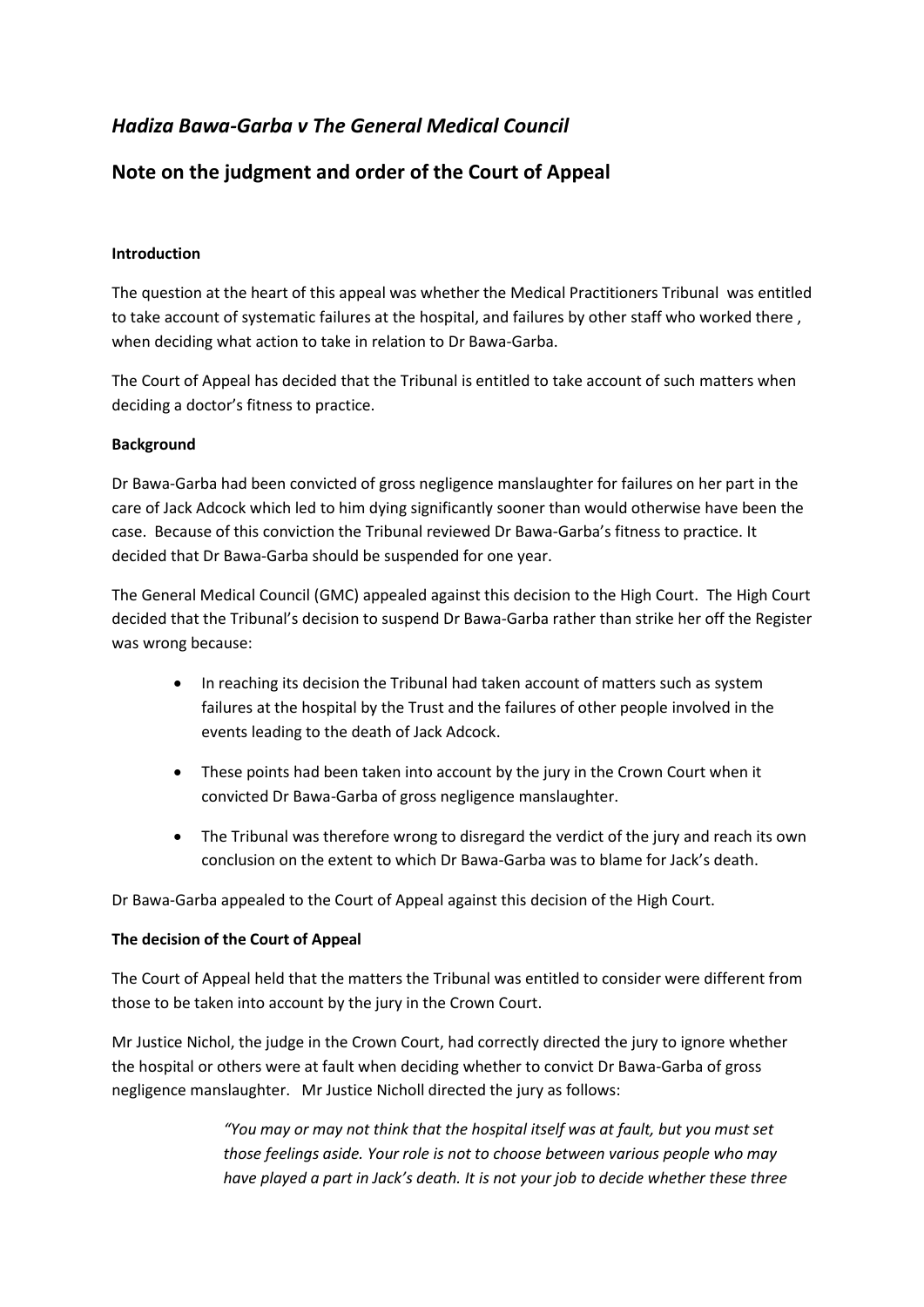*defendants or any of them come top of that list or to try to rank them. Rather you must focus on the specific elements of manslaughter which the Crown must prove in relation to each of the defendants."*

In contrast, when deciding what sentence to impose on Dr Bawa-Garba, Mr Justice Nichol had taken into account the systematic failures of the Trust, such as staff shortages and IT failures, and the failings by other medical staff involved in Jack's care. He did so, and imposed a sentence which was at the bottom of the scale for gross negligence manslaughter.

> *"In the present case the sentence passed by Nicol J of two years imprisonment suspended for two years was a conspicuously light sentence. In R v Babamiri [2015] EWCA Crim 2152 Lord Thomas LCJ said (at [37]) that an immediate custodial sentence of 12 months imprisonment was at the bottom end of the scale for gross negligence manslaughter. The sentence of Nicol J was even lighter than that. Nicol J said in his sentencing remarks that he passed sentence on the basis that the failures of Dr Bawa-Garba, led Jack to die significantly sooner than he would otherwise have done, rather than that her failures had significantly contributed to his death; and he took into account all the circumstances in which the offences took place, including that her responsibilities for Jack's care and treatment were shared with others, as well as many points of personal mitigation."*

The Court of Appeal held that, "..*the decisions of the Crown Court and the MPT are taken by different bodies, with different functions, addressing different questions and at different times*."

When considering whether to suspend Dr Bawa-Garba or erase her name from the GMC Register, the Tribunal – like the judge when sentencing - was entitled to have regard to the failures of others which contributed to Jack's death.

> *"The Tribunal was just as much entitled to take into account, in determining the appropriate sanction, systemic failings on the part of the Trust, as part of the context for Jack's tragic death and Dr Bawa-Garba's role in it, as well as matters of personal mitigation, as Nicol's J was entitled to do in determining the appropriate sentence for her crime: R (Campbell) v Council v General Medical Council [2005] EWCA Civ 250, [2005] 1 WLR 3488 at [19]."*

The Court of Appeal concluded that in all the circumstances the Tribunal was entitled to suspend Dr Bawa-Garba for a year rather than strike her name off the Medical Register.

> "*Once it is understood that it was permissible for the Tribunal to take into account the full context of Jack's death, including the range of persons bearing responsibility for that tragedy and the systemic failings of the Trust, as well as the other matters relied upon by Dr Bawa-Garba, and that the Tribunal plainly had in mind its overriding obligation to protect the public for the future, in the tri-partite sense stated in section 1(1B) of MA 1983, it is impossible to say that the suspension sanction imposed by the Tribunal was not one properly open to it and that the only sanction properly and reasonably available was erasure."*